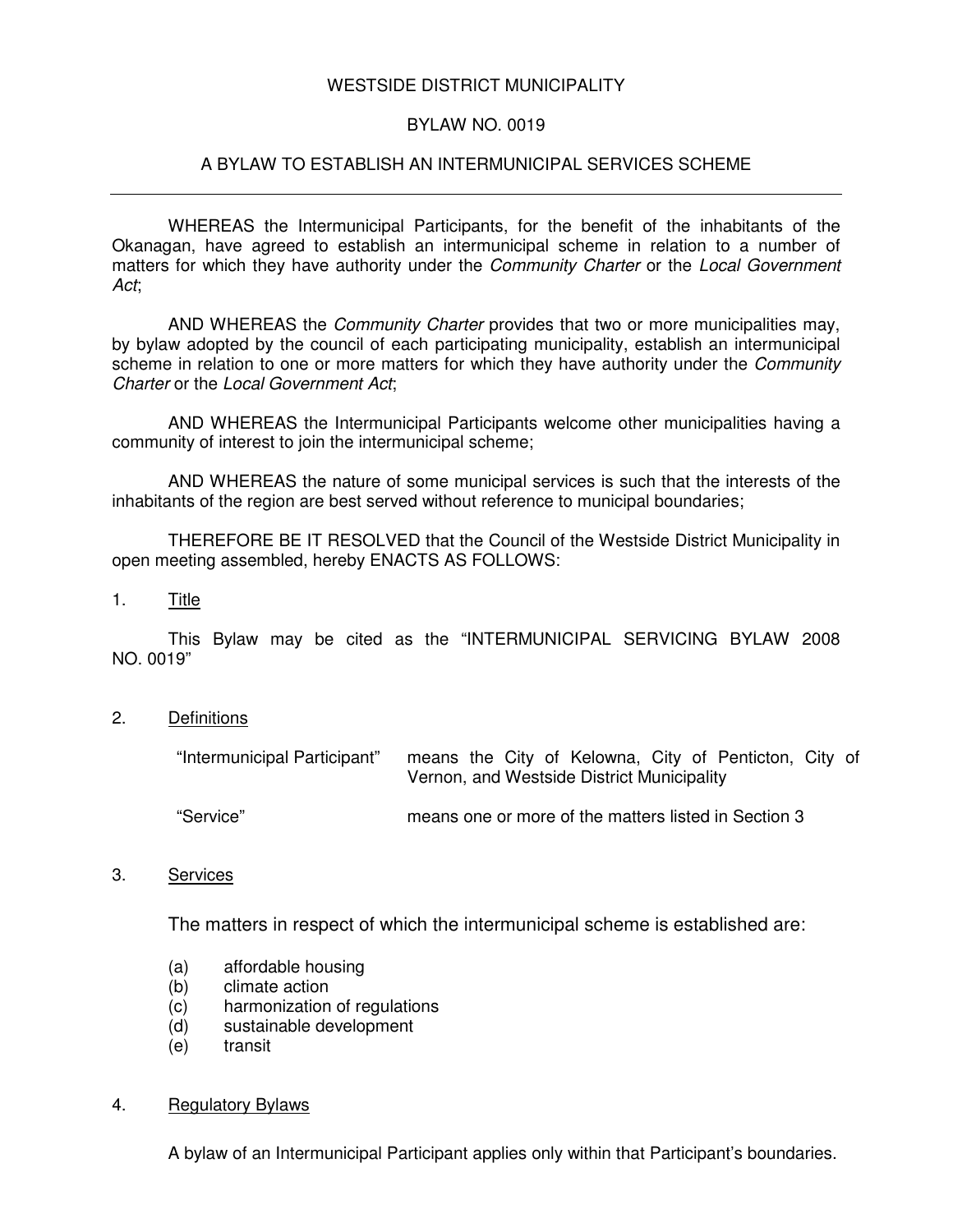### 5. Administration

- 5.1 There is established an Intermunicipal Advisory Board comprising the Mayors and the Chief Administrative Officers of each of the Intermunicipal Participants.
- 5.2 On the advice of the Intermunicipal Service Advisory Board, the Councils of the Intermunicipal Participants will consider delegating administrative authority to existing officers and employees of the Intermunicipal Participants to provide the Services and enforce the regulatory bylaws enacted in relation to the Services, subject to the Service Agreement attached as Schedule A.
- 5.3 The Intermunicipal Advisory Board will:
	- (a) recommend policy to the Intermunicipal Participants; and
	- (b) administer the Services in accordance with this bylaw, regulatory bylaws enacted in relation to the Services and other applicable enactments.

# 6. Finance

The City hereby enters into and the Mayor and Director of Corporate Services are authorized to execute the Service Agreement attached as Schedule A to this bylaw.

7. Withdrawal

An Intermunicipal Participant may withdraw from a Service by delivering notice in writing prior to the calendar year in respect of which the withdrawing municipality no longer wishes to participate in the intermunicipal scheme.

PASSED FIRST READING 2008-JUL-22 PASSED SECOND READING 2008-JUL-22 PASSED THIRD READING 2008-JUL-22 ADOPTED 2008-AUG-05

M A Y O R

DIRECTOR CORPORATE **SERVICES**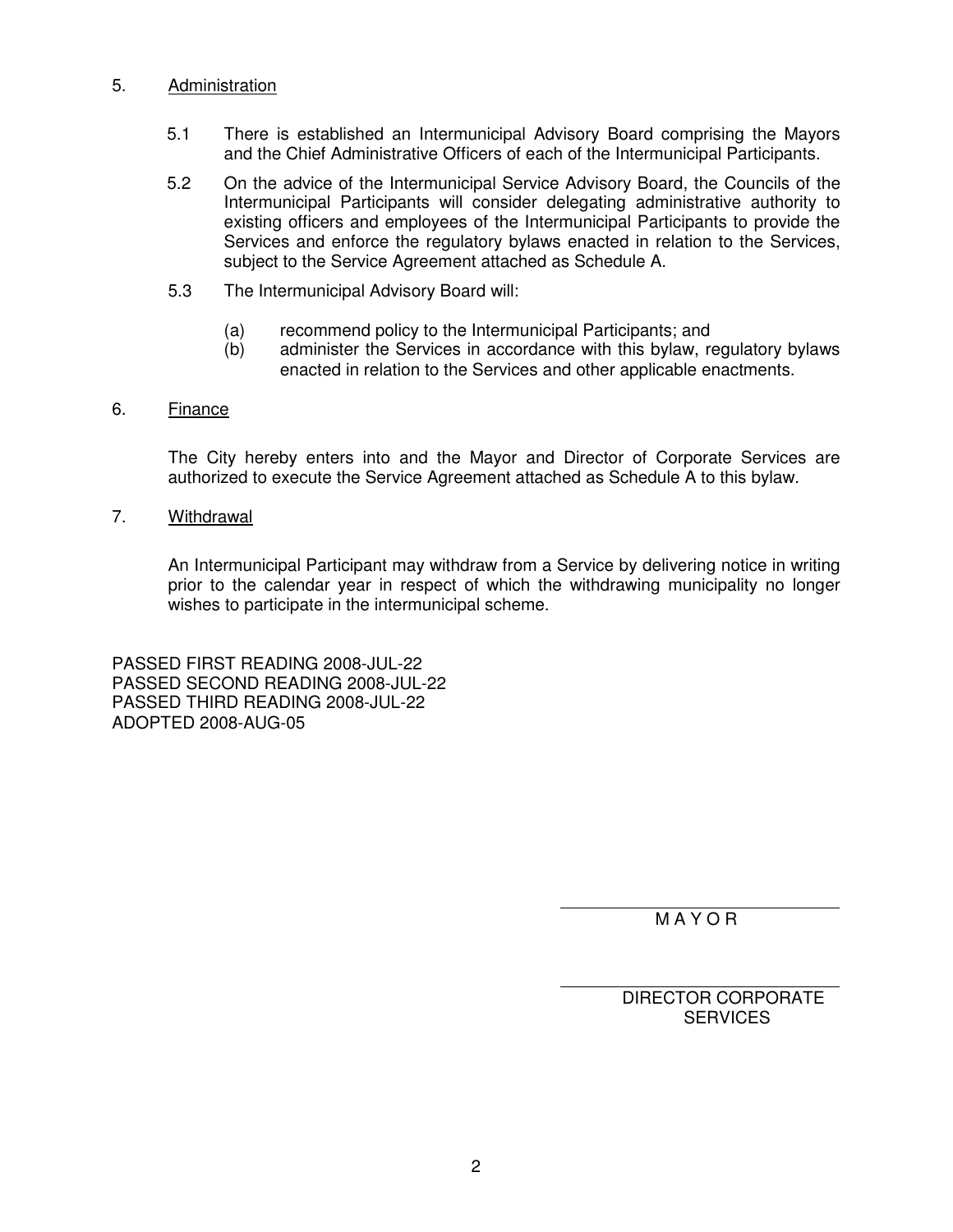# **SCHEDULE A**

# **INTERMUNICIPAL SERVICES AGREEMENT**

THIS AGREEMENT dated for reference the \_\_\_\_\_ day of \_\_\_\_\_\_\_, 2008

AMONG: **CITY OF VERNON**, a municipal corporation incorporated under the *Local Government Act*, 3400 - 30th Street, Vernon BC V1T 5E6

("Vernon")

AND: **CITY OF KELOWNA**, a municipal corporation incorporated under the *Local Government Act*, 1435 Water Street, Kelowna BC V1Y 1J4

("Kelowna")

AND **WESTSIDE DISTRICT MUNICIPALITY**, a municipal corporation incorporated under the *Local Government Act*, #4 - 2466 Main Street, Westbank BC V4T 1Z1

("Westside")

AND: **CITY OF PENTICTON**, a municipal corporation incorporated under the *Local Government Act*, # 171 Main Street, Penticton BC V2A 5A9

("Penticton")

#### **WHEREAS:**

- 1. Section 14 of the *Community Charter* provides that two or more municipalities may establish an intermunicipal scheme in relation to one or more matters for which they have authority under the Community Charter or the Local Government Act;
- 2. Each of the Parties has enacted a Bylaw under Section 14 to establish an intermunicipal scheme in relation to a number of services ("Services") defined in the Bylaw;
- 3. Under Section 5.2 of the Bylaw, the municipalities will provide the Services and enforce the regulatory bylaws related to the Services in accordance with this Agreement and under Section 9 of the Bylaw a Party may withdraw from a Service in accordance with this Agreement;

**THIS AGREEMENT WITNESSES** that in consideration of their mutual covenants and agreements, and the payment by each Party of ten (\$10.00) dollars to each of the other Parties, the receipt and sufficiency of which is acknowledged by each of the Parties, the Parties covenant each with the others as follows: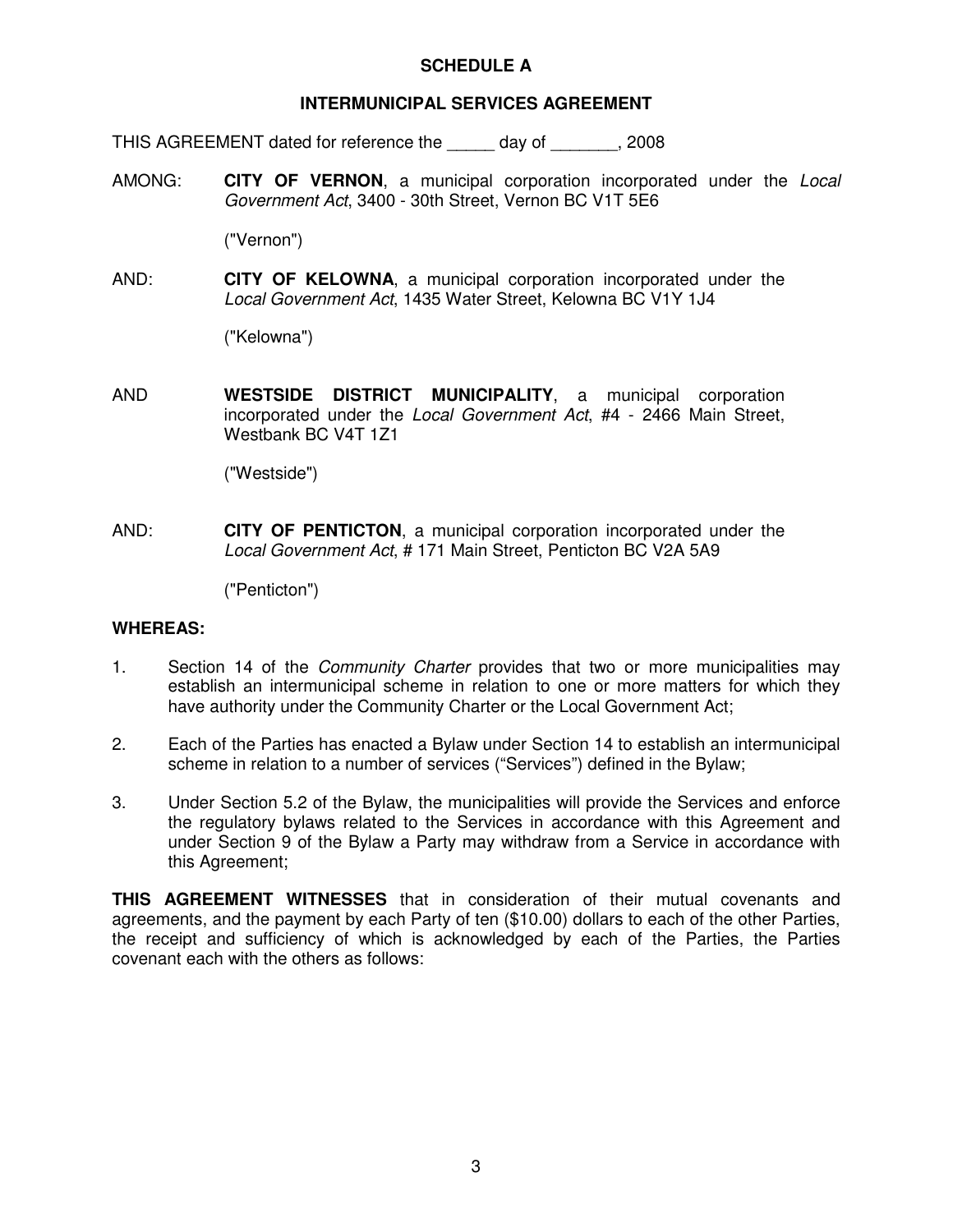# **PART I – DEFINITIONS AND INTERPRETATION:**

1.1 Definitions

"Bylaw " means the Intermunicipal Service and Regulation Bylaw adopted by each of the Parties as follows:

- (i) Intermunicipal Service and Regulation Bylaw No. 5154, 2008 adopted by the Council of the City of Vernon on the  $11^{th}$  day of August, 2008;
- (ii) Intermunicipal Service and Regulation Bylaw No. 10052, 2008 adopted by the Council of the City of Kelowna on the  $5<sup>th</sup>$  day of August, 2008;
- (ii) Intermunicipal Service and Regulation Bylaw No. 0019, 2008 adopted by the Council of the Westside District Municipality on the 5<sup>th</sup> day of August, 2008;
- (iv) Intermunicipal Service and Regulation Bylaw No. 51, 2008 adopted by the Council of the City of Penticton on the  $5<sup>th</sup>$  day of August, 2008

"Facility" means a work or structure constituting an asset of the Intermunicipal Service, including appurtenances and related interests in land, and contemplated under this Agreement to be used in relation to the provision of the Services, which Facility is listed from time to time by the Manager an Intermunicipal Service Asset of the Intermunicipal Service.

"Intermunicipal Advisory Board" means the board established under Section 5 of the Bylaw.

"Intermunicipal Service Assets" means all property and assets, present and future, of every nature whatsoever whether real or personal, corporeal or incorporeal, owned or rented by the Parties or possessed or rented on behalf of the Parties, including the Purchased Assets, in each case for the purposes of the Intermunicipal Services as listed on an inventory by the Intermunicipal Advisory Board, whether in the name of any of the Parties or the Intermunicipal Services.

"Intermunicipal Services" means any of the Services listed in Section 3 of the bylaw.

"Intermunicipal Services Borrowing" means indebtedness, liabilities and obligations incurred on account of funds borrowed by or on behalf of the Parties means the Operating Costs, Maintenance Costs and the Capital Costs.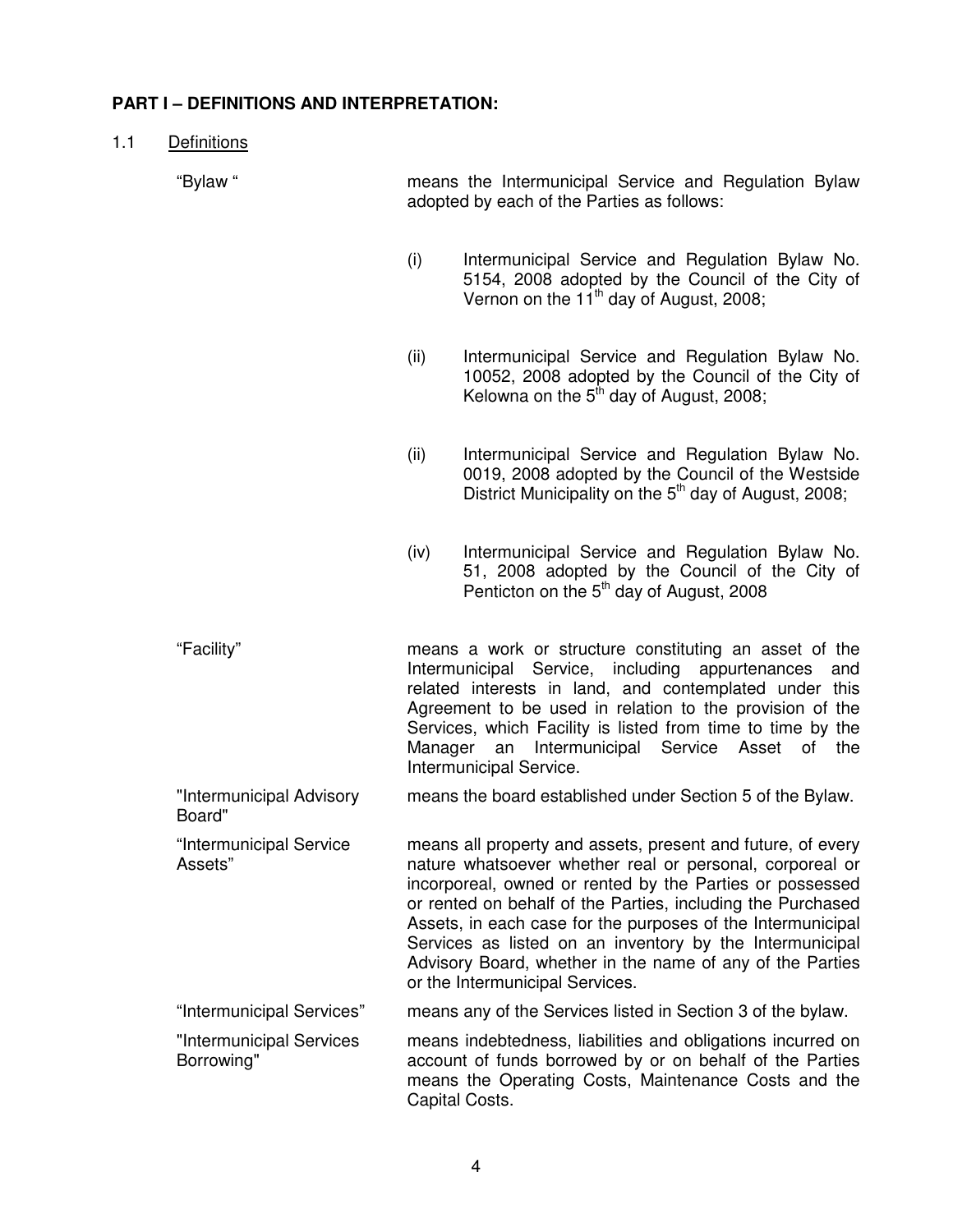| "Intermunicipal Services<br>Costs" | means the Operating Costs, Maintenance Costs and the<br>Capital Costs.                                                                                                                                                                                                                                                                                                                     |
|------------------------------------|--------------------------------------------------------------------------------------------------------------------------------------------------------------------------------------------------------------------------------------------------------------------------------------------------------------------------------------------------------------------------------------------|
| "Manager"                          | means the manager of the Intermunicipal Service.                                                                                                                                                                                                                                                                                                                                           |
| "Memorandum of<br>Understanding"   | means a memorandum made by two or more Parties under<br>section 2.1 (b)(i) that is not legally binding on the<br>signatories                                                                                                                                                                                                                                                               |
| "Participating Interest"           | means the percentage interest of a Party in the<br>Intermunicipal Services Assets and the profits of the<br>Intermunicipal Services, which will be as set out initially in a<br>Service Agreement, and thereafter will be based pro rata<br>on the population of a Party at the end of the year prior to<br>the calendar year in respect of which the "Participating"<br>Interest" refers. |
| "Party"                            | means Vernon, Kelowna, Westside or Penticton including<br>their respective successors and permitted assigns, and<br>"Parties" means the applicable combination of them.                                                                                                                                                                                                                    |
| "Service Agreement"                | means an agreement entered into by two or more Parties<br>under Section 2.1 (b)(ii) within the Schedule.                                                                                                                                                                                                                                                                                   |

#### 1.2 Interpretation

For the purposes of this Agreement, except as otherwise expressly provided or as the context otherwise requires:

- (a) "Agreement" means this Agreement as from time to time supplemented or amended by one or more agreements entered into pursuant to the applicable provisions of this Agreement together with all other attachments to it and reference to a Part or a Section means the corresponding Part or Section of this Agreement:
- (b) the word "including", when following any general term or statement, is not to be construed as limiting the general term or statement to the specific terms or matters set forth or to similar items or matters, but rather as permitting the general term or statement to refer to all other items or matters that could reasonably fall within the broadest possible scope of the general term or statement;
- (c) an accounting term not otherwise defined in this Agreement has the meaning assigned to it, and except as otherwise directed in this Agreement, every calculation to be made under this Agreement is to be made in accordance with GAAP;
- (d) except as otherwise expressly provided, all references to currency mean Canadian currency;
- (e) words in the singular include the plural and words importing a corporate entity include individuals and vice-versa;
- (f) reference in this Agreement to a particular numbered paragraph, article or section, or lettered schedule is a reference to the correspondingly numbered paragraph, article, or section, or lettered schedule of this Agreement;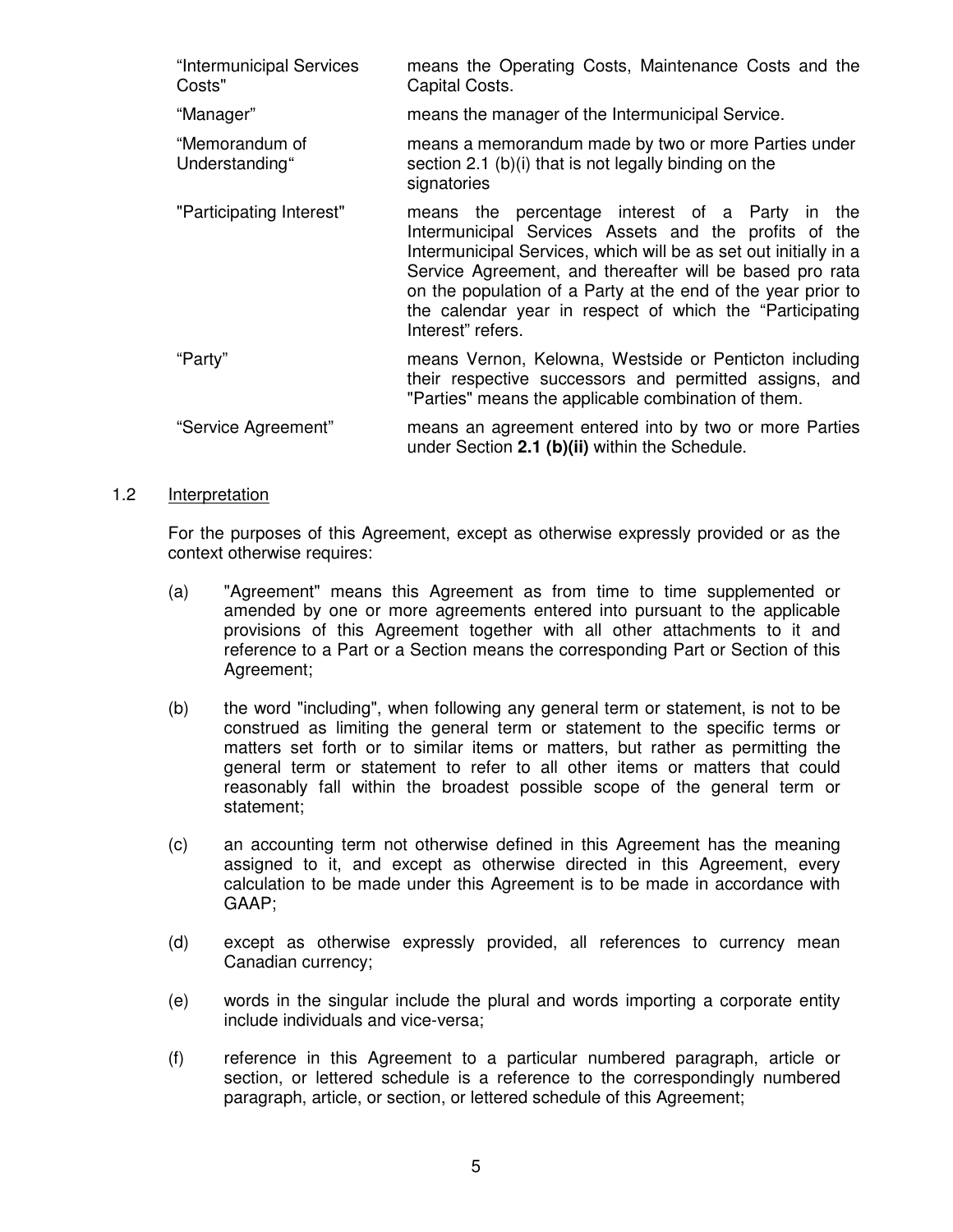- (g) reference in this Agreement to an enactment is a reference to an enactment as defined in the *Interpretation Act* (British Columbia), and includes a reference to an enactment of British Columbia, Vernon, Kelowna, Westside or Penticton, as applicable;
- (h) reference in this Agreement to an enactment is a reference to that enactment as amended, revised, consolidated or replaced; and
- (i) reference in this Agreement to a party is a reference to a party of this Agreement.

#### 1.3 Governing Law

This Agreement will be governed by and interpreted in accordance with the laws of the Province of British Columbia and the laws of Canada.

#### 1.4 Headings

The headings given to paragraphs, articles and sections in this Agreement are for convenience of reference only and do not form part of this Agreement and must not be used in the interpretation of this Agreement.

#### 1.5 Severance

If any clause or portion of this Agreement is declared or held invalid for any reason, the invalidity does not affect the validity of the remainder of that clause or this Agreement, and the terms and provisions of this Agreement continue to be in force and in effect and are to be construed as if the Agreement had been executed without the invalid portion.

### **PART 2 - INTERMUNICIPAL SERVICES**

#### 2.1 Formation and Purpose

Subject to the terms and conditions of this Agreement, Vernon, Kelowna, Westside and Penticton have established the Intermunicipal Service in respect of the matters listed in section 3 of the Bylaw, which may be amended from time to time, provided that a Party participates in respect of a particular Intermunicipal Service under this Agreement only to the extent the Party has

- (a) listed the Service as a matter under section 3 of its Bylaw;
- (b) entered into
	- (i) a Memorandum of Understanding, and
	- (ii) a Service Agreement in accordance with the Memorandum of Understanding, and
- (c) not withdrawn from the Service.

# 2.2 Intermunicipal Services

On and after the date of this Agreement coming into effect, the Parties , subject to the terms and conditions set out in a Service Agreement, will provide the Intermunicipal Services for the benefit of the residents of these municipalities in the Okanagan.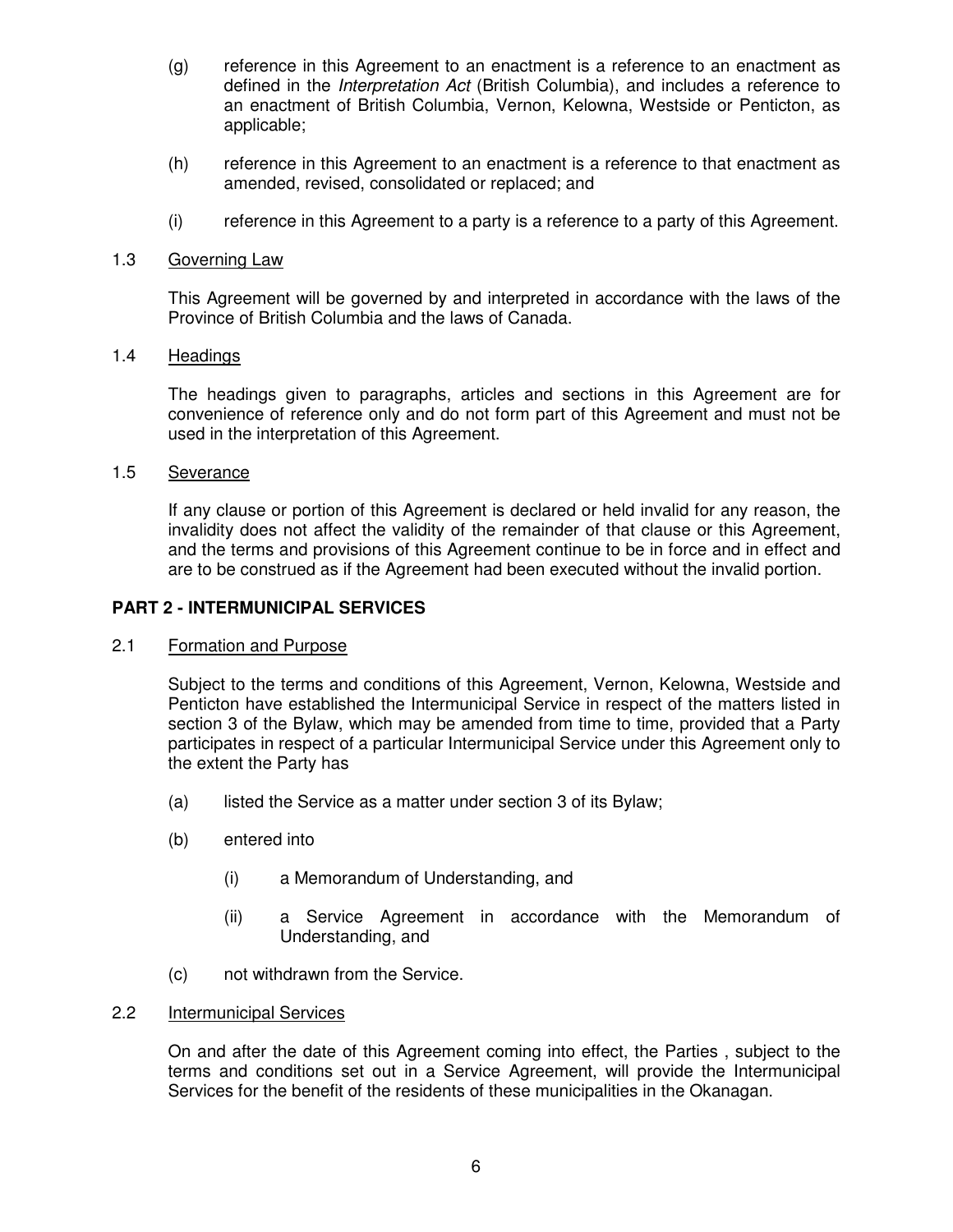# 2.3 Nature of Obligations

Unless the Parties otherwise agree, the liabilities and obligations of the Parties under this Agreement, and under a Service Agreement contemplated by this Agreement, will be several to the extent of their respective Participating Interests and not joint or joint and several and all agreements made in relation to the Intermunicipal Services will, to the extent practicable, state the liability of the Parties to be several.

### 2.4 No Partnership

The Parties expressly disclaim any intent to create a partnership with respect to the Intermunicipal Services or the ownership or operation of the Intermunicipal Services Assets, and disclaim any intent to create a partnership or joint venture with respect to the exercise of their rights under this Agreement, the administration of the Intermunicipal Services Assets or any other matter relating to this Agreement. Except as provided in a Service Agreement, none of the Parties will have any authority, actual or implied, to act for the other as agent or otherwise or to bind the others, without the prior written consent of the others.

### **PART 3 - AGREEMENTS**

### 3.1 Completion of Agreements

Subject to any approval of the Councils of Vernon, Kelowna, Westside and Penticton required by statute, each of the parties will cooperate fully and take all reasonable steps to negotiate, finalize and execute all agreements, instruments and other documents contemplated by or related to this Agreement and a Service Agreement.

### 3.2 Memorandum of Understanding

Prior to entering into a Service Agreement, the Parties proposing to enter into the Service Agreement will execute a Memorandum of Understanding approved by the respective Councils, describing the nature of the Service and a general description of the administrative and financial terms and conditions that will govern the Service.

### 3.3 Service Agreement

Two or more parties may enter into a Service Agreement in accordance with the Bylaw, this Agreement and a Memorandum of Understanding, and the Service Agreement will contain the following terms and conditions:

- (a) the powers of and procedures governing the Intermunicipal Advisory Board;
- (b) the appointment and powers of a Manager;
- (c) finances, including bank accounts, cash flow, Intermunicipal Service Borrowing, contributions and sharing;
- (d) budgets, including the budget approval process;
- (e) apportionment of Intermunicipal Costs;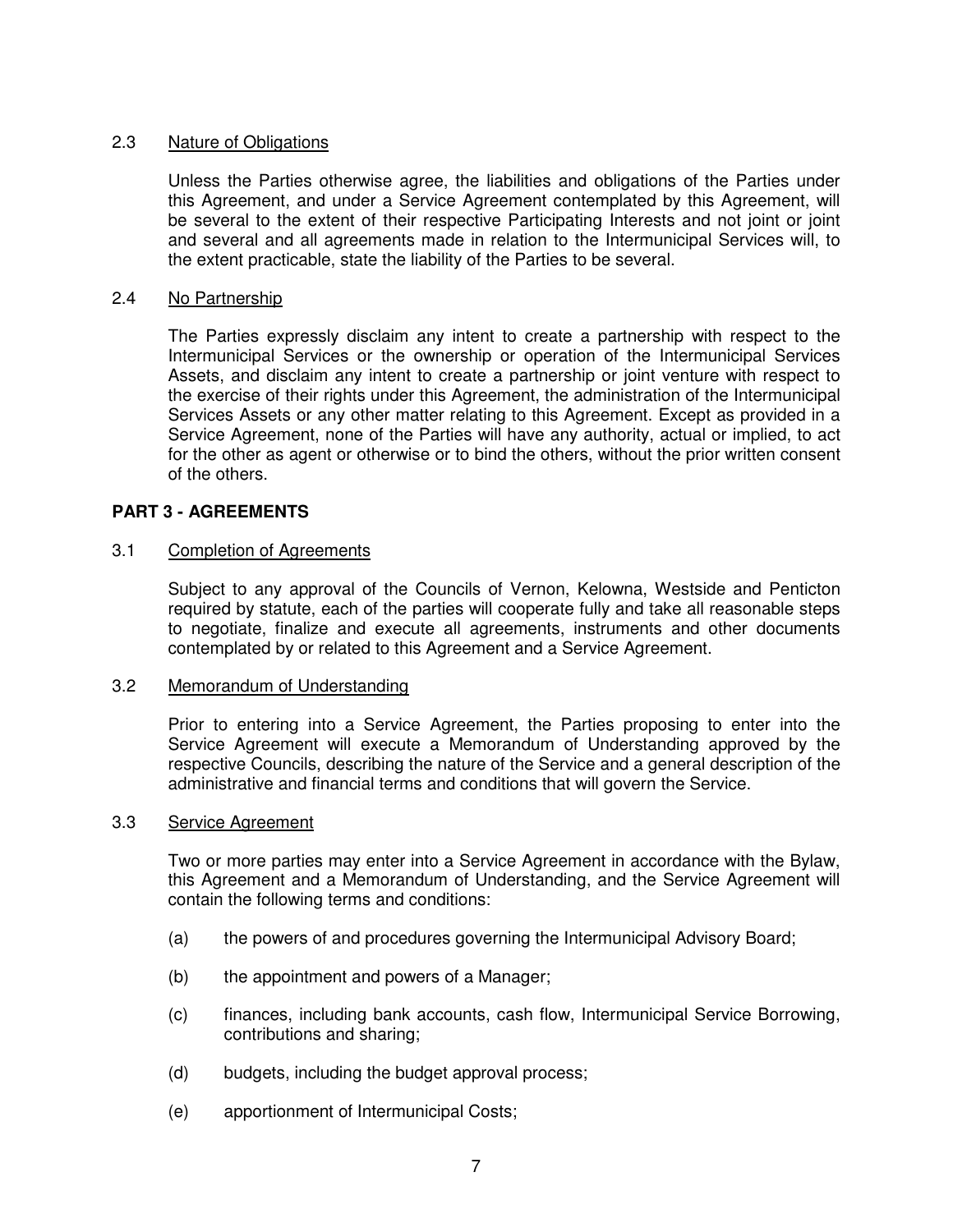- (f) disposition of Intermunicipal Service Assets, including Facilities;
- (g) reports and records;
- (h) withdrawal of a Party;
- (i) addition of a new Party or other municipality;
- (j) liability.

Every Service Agreement is subject to the amendment of the Bylaw to authorize the Service Agreement in accordance with the *Community Charter*.

# **PART 4 - AMENDMENTS**

### 4.1 Amendments

This Agreement may not be modified or amended except by written agreement of all the parties hereto and in accordance with the Bylaw.

# **PART 5 - GENERAL**

5.1 Notices

Any notice or other communication hereunder will be in writing and will be given by the delivery or rendering thereof to its addressee by hand, by prepaid first class mail or by facsimile transmission, to the address below:

(a) If to Vernon:

3400 - 30th Street Vernon BC V1T 5E6

**Attention: City Clerk** 

(b) If to Kelowna:

1435 Water Street Kelowna BC V1Y 1J4

**Attention: City Clerk** 

(c) If to Westside:

#4 - 2466 Main Street Westbank BC V4T 1Z1

**Attention: Director of Corporate Services** 

(d) If to Penticton:

171 Main Street Penticton BC V2A 5A9

**Attention: Deputy Clerk**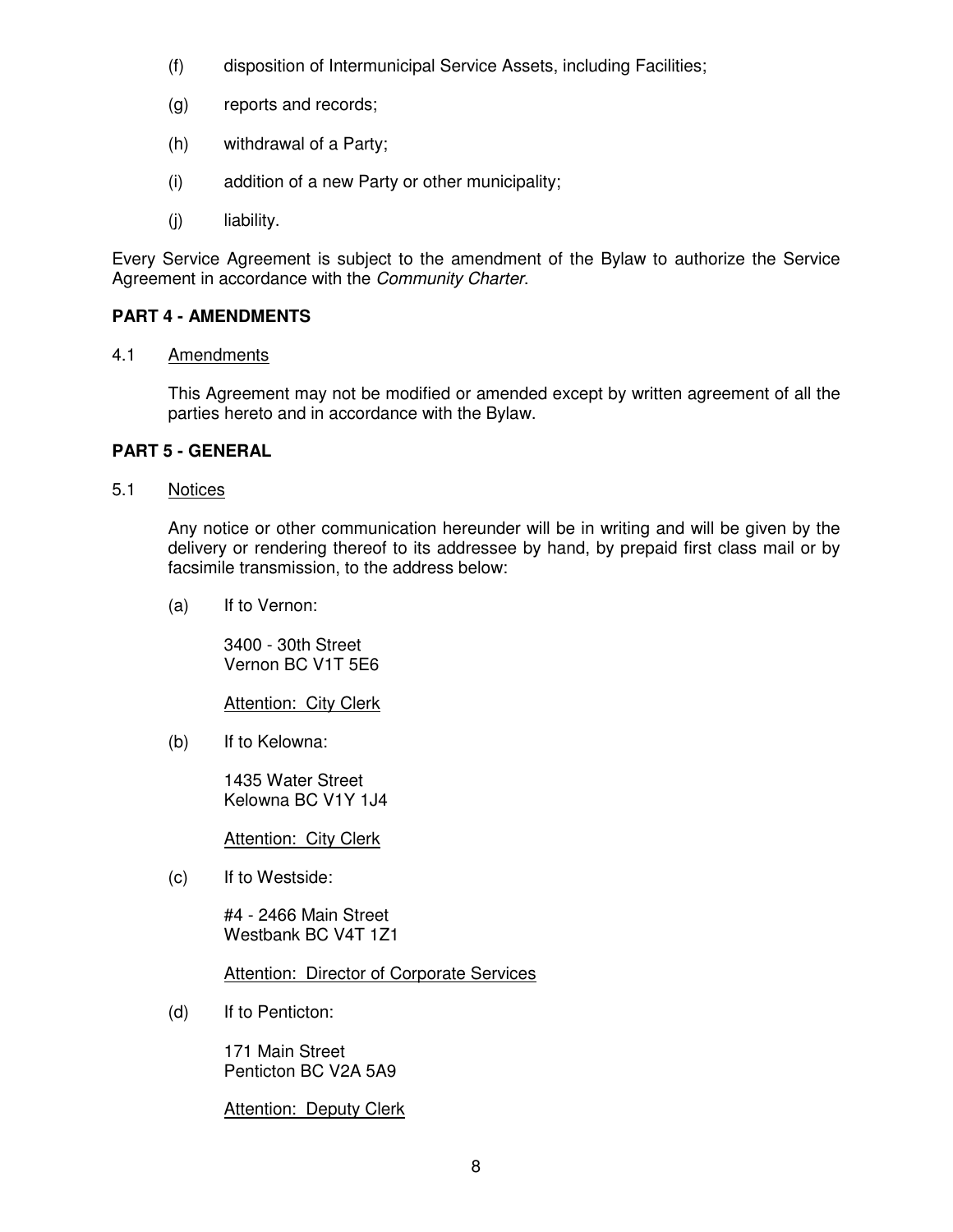Any notice or other communication so given will be deemed to have been received at the time of its delivery if delivered by hand, three Business Days after the date of mailing if mailed and at the time the sender receives a confirmation of dispatch if transmitted by facsimile transmission. Each party will notify the other parties of any change of address.

#### 5.2 Entire Agreement

This Agreement contains the entire agreement among the parties hereto with respect to the subject matter hereof and replaces and supersedes all previous agreements between the parties relating to the subject matter hereof.

#### 5.3 Enurement

This Agreement will be binding upon and enure to the benefit of the parties hereto and their respective successors and permitted assigns hereunder.

#### 5.4 Further Assurances

Each party will perform. any act. and execute and delivery any document reasonably required by any other party to carry out the terms of this Agreement in accordance with the true intent and meaning hereof.

#### 5.5 Statutes

The obligations of the parties under this Agreement are always subject to the requirements of the *Community Charter*, *Local Government Act,* and other applicable enactments.

IN WITNESS WHEREOF the parties have executed this Agreement as of the date first above written.

CITY OF VERNON

 $Per:$ Mayor

Per:

City Clerk

CITY OF KELOWNA

Per:

Mayor

Per:

City Clerk

DISTRICT OF WESTSIDE

Per:

Mayor

Per:

Director of Corporate Services